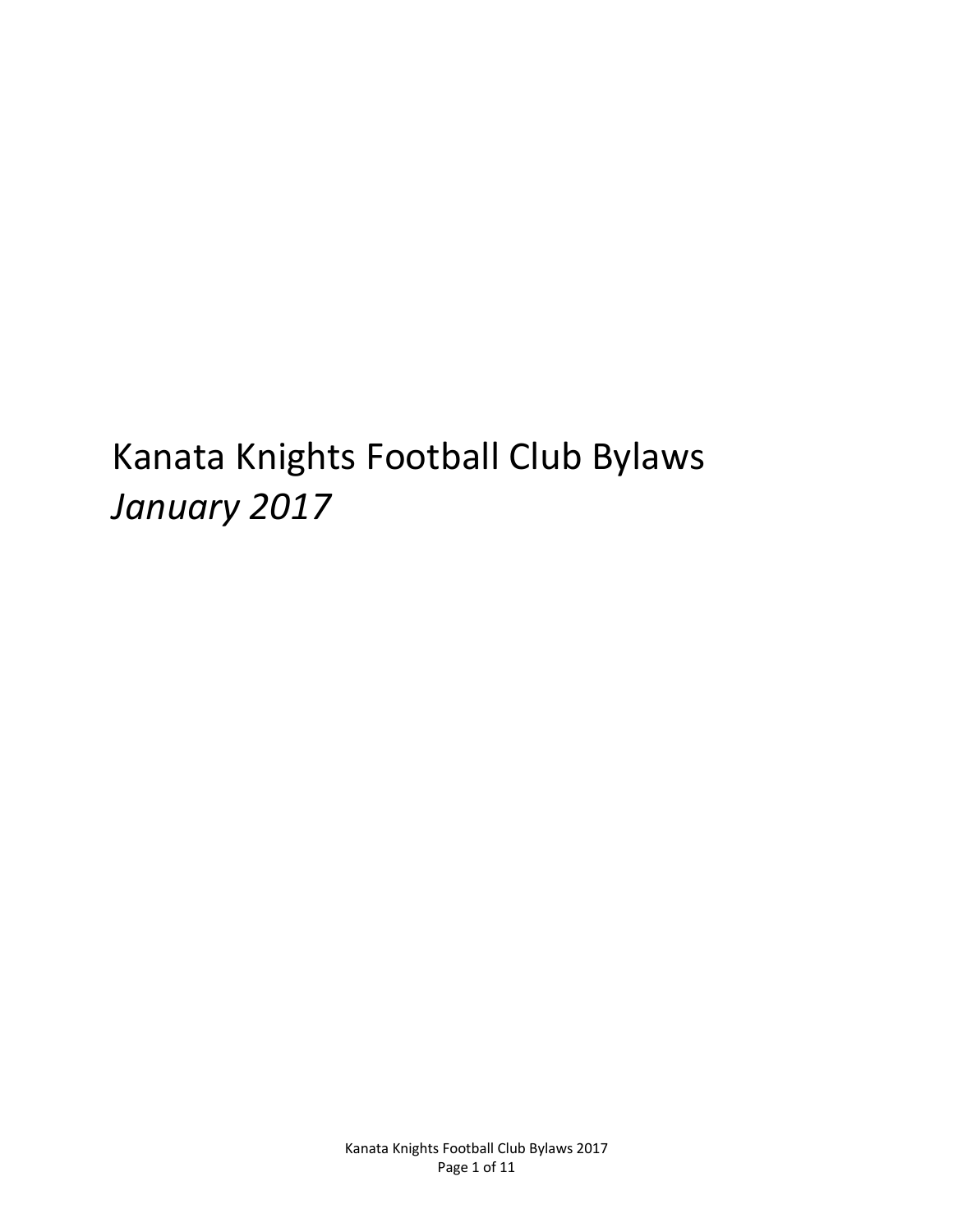# **Bylaws of The Kanata Knights Football Club**

## **Name, Location and Fiscal Year**

- 1. The football club shall be known as The Kanata Knights Football Club, also referred to herein as "The Knights".
- 2. The Kanata Knights Football Club is a non-profit organization, registered in the province of Ontario.
- 3. The headquarters of the Knights shall be in the city of Ottawa.
- 4. The fiscal year of the Knights is February  $1<sup>st</sup>$  to January  $31<sup>st</sup>$ .

# **Objects of The Kanata Knights Football Club**

- 5. The Kanata Knights Football Club provides a year-round youth football program to boys and girls of the community.
- 6. The Knights is an amateur football club affiliated with the National Capital Amateur Football Association (NCAFA) and subscribes to the objectives and by-laws of that organization.
- 7. The Club operates the football program in a manner that:
	- a. Instructs players in the fundamentals of the game;
	- b. Provides a basic knowledge of the game;
	- c. Is safe, fun and provides the opportunity for physical development and fitness;
	- d. Promotes fair play and sportsmanship, and;
	- e. Promotes self-respect and respect for other members, competitors, coaches and spectators.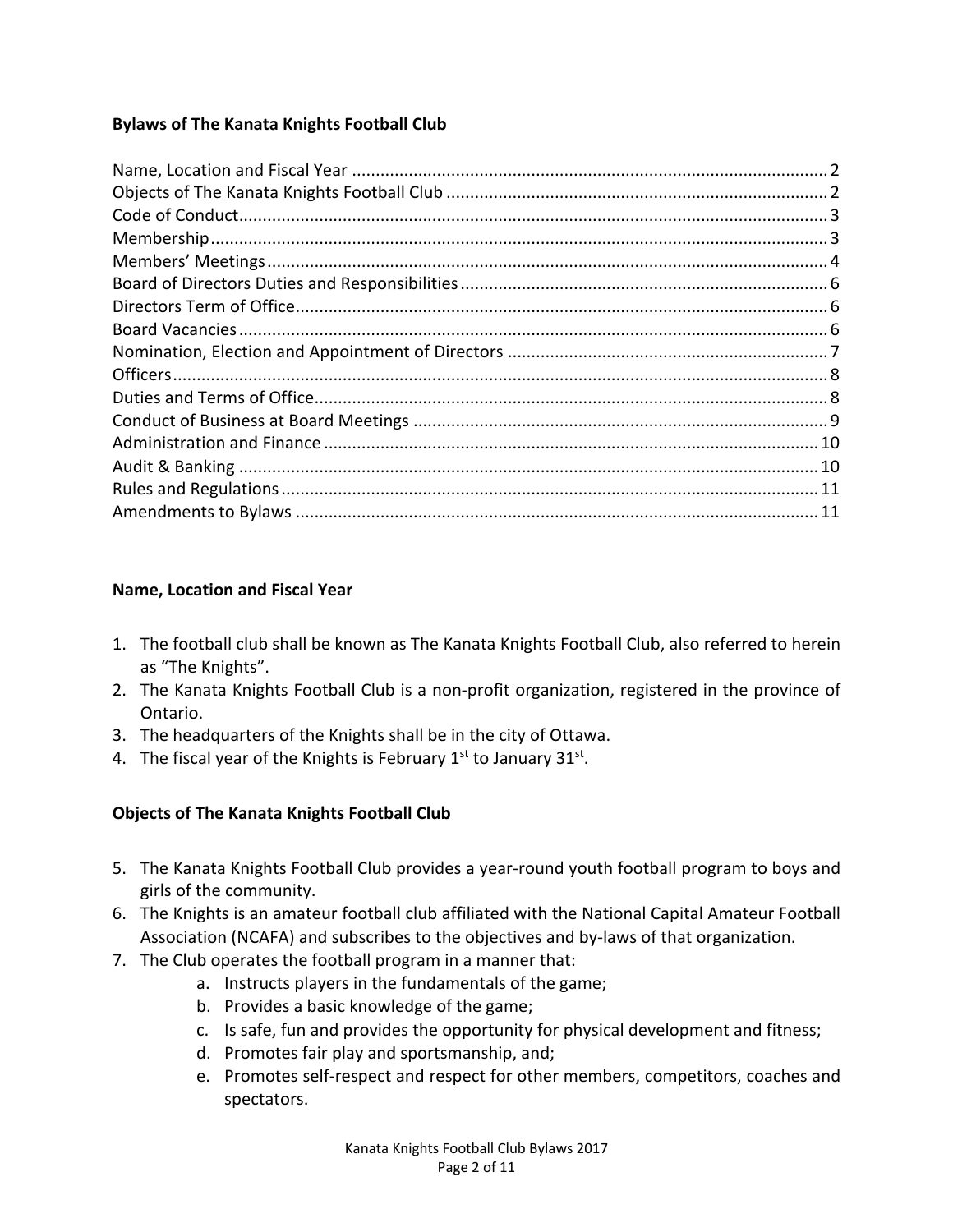## **Code of Conduct**

- 8. Members shall abide by the Knights Code of Conduct approved by the Members.
- 9. The Board of Directors shall approve and regularly review conduct and discipline procedures for the administration of the Code of Conduct.

#### **Membership**

- 10. The Board of Directors shall establish registration requirements and fee schedule principles in the Knights Rules and Regulations.
- 11. Applicants may appeal the refusal of membership to the Board of Directors, the decision of which shall be final and binding and there shall be no further appeal therefrom.
- 12. Annual dues payable by Active Members shall be those approved from time to time by the Board of Directors.
- 13. The Board of Directors shall establish, in the Knights Rules and Regulations, such other general membership rights, privileges and obligations as do not specifically affect the rights, privileges and obligations of each category of Member as described in these Bylaws.
- 14. There are three types of members:
	- a. Active Member:
		- i. An Active Member is a registered Knights player or cheerleader in good standing;
		- ii. Active membership is valid from the time of registration to March  $1<sup>st</sup>$  of the following year.
		- iii. Active Members who have reached the age of eighteen (18) by the date of the Annual General Meeting may vote at the Annual General Meeting or Special Meetings.
		- iv. A parent or legal guardian may exercise the vote of an Active Member who is under the age of eighteen at the Annual General Meeting or Special Meetings.
	- b. Volunteer Member:
		- i. A Volunteer Member is a coach, manager, trainer or member of the Board of Directors who is not an Active Member or the parent or guardian of an Active Member.
		- ii. Volunteer membership is valid from the time of appointment by the Knights Board of Directors to March  $1<sup>st</sup>$  of the following year.
		- iii. Volunteer Members may vote at the Annual General Meeting or Special Meetings.
	- c. Alumni Member:
		- i. All former Active and Volunteer Members are deemed to be Alumni Members.
		- ii. Alumni members are entitled to the privileges invested in an Alumni group as determined by the Board of Directors.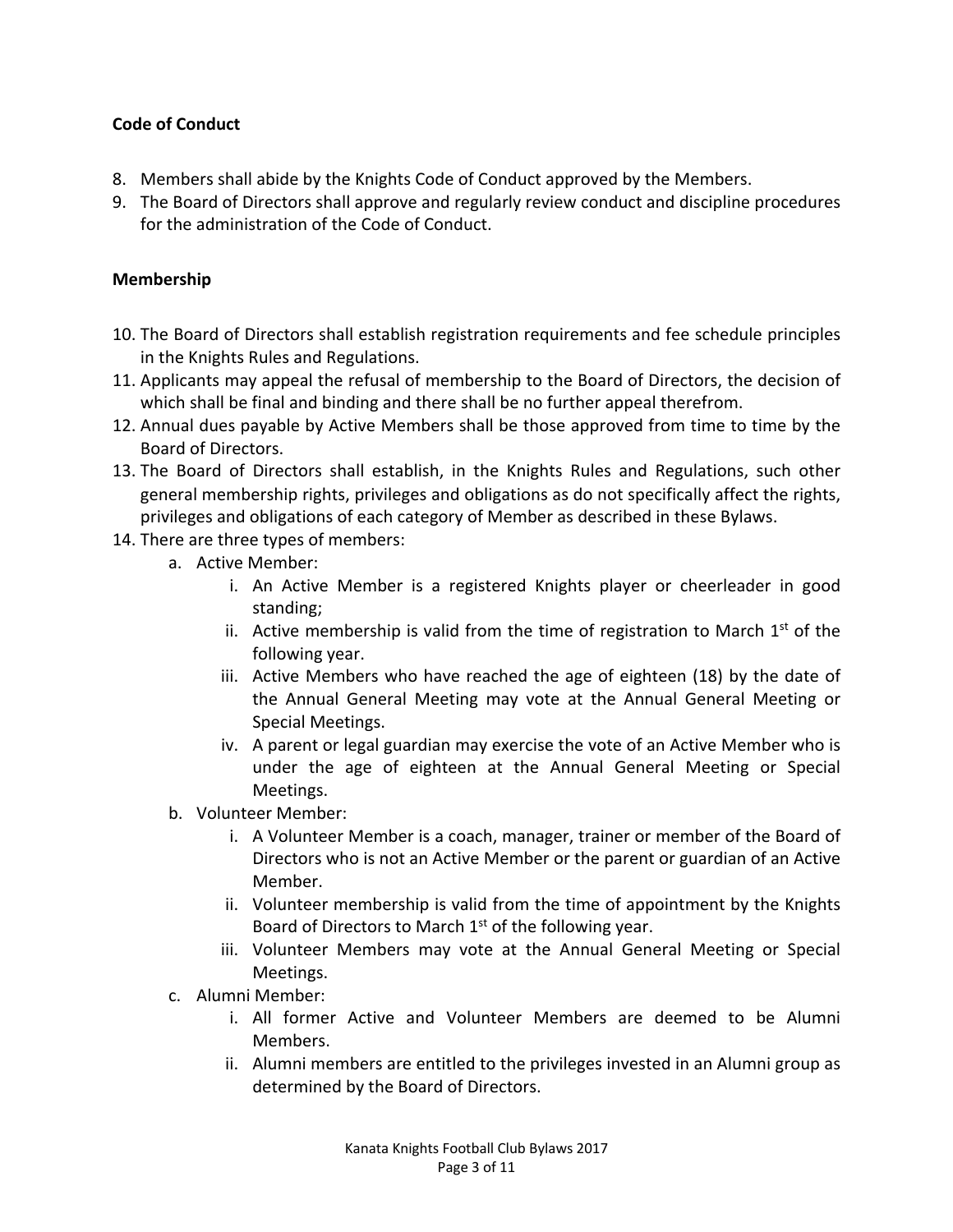- iii. Alumni Members are not entitled to vote at the Annual General Meeting or Special Meetings.
- 15. Notwithstanding the foregoing, no individual person shall have greater than one (1) vote at the Annual General Meeting or Special Meeting. They may, however, carry proxy votes as per bylaw 25b.
- 16. Members may be suspended from the Knights Football Club or otherwise disciplined in accordance with the conduct and discipline procedures approved by the Board of Directors.
- 17. Membership may at any time be terminated should any of the following occur:
	- a. the Member dies;
	- b. the Member resigns from membership by notifying the Knights of such intention in writing;
	- c. the Member's term of membership expires;
	- d. the Member is suspended, expelled or membership is otherwise terminated by resolution of the Board of Directors in accordance with the Conduct and Discipline procedures approved by the Board
	- e. the Knights organization is liquidated and dissolved.
- 18. Former Members may reinstate their membership in the Knights in accordance with the Rules and Regulations approved by the Board.

## **Members' Meetings**

- 19. Annual General Meeting:
	- a. Members' meetings shall be held in Kanata unless the Board of Directors resolve to meet elsewhere in the city of Ottawa.
	- b. The Annual General Meeting of the Knights shall be held within 1 month of the end of the fiscal year and not more than 13 months after the last preceding annual meeting at such time and place as may be designated by the Board.
- 20. Special Meetings:
	- a. A Special Meeting of the Knights may be called at any time by the Board at such time and place as it may designate.
	- b. A Special Meeting may be called upon the written request of greater than 20% of the voting Members. The Board of Directors shall call a Special Meeting of members within 21 days of receiving a qualifying written requisition of members.
	- c. The notice of the meeting shall state the purpose of the meeting.
- 21. Notice:
	- a. Notice of Members' Meetings of the Knights shall be given to Members by mail, telephonic, electronic or other communication facility, at least 30 days before the date of the meeting. The location of the meeting shall be stated in the notice. Any business to be transacted at the meeting other than the election of Directors, appointment of auditors and receipt of the financial statement shall be described in the notice in sufficient detail to enable members to form a reasoned judgement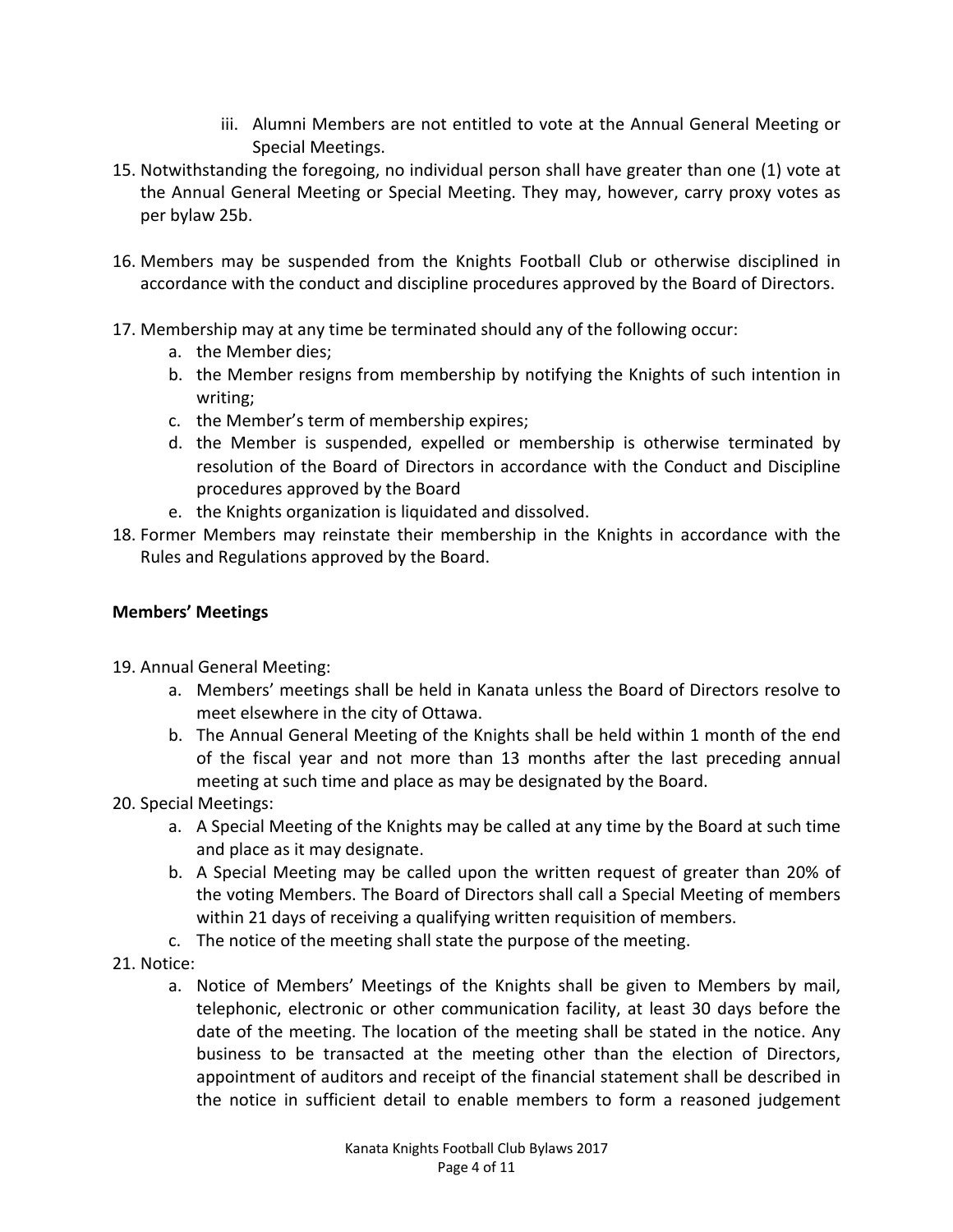thereon.

- b. Failure of a Member to receive notice of a meeting shall not invalidate any proceeding taken at the meeting.
- 22. Members' Proposals:
	- a. Members entitled to vote at a Members' Meeting may submit notice to the Board of Directors of a matter that they propose to raise at the meeting. The Board of Directors must include the proposal and a supporting statement in its notice of the meeting.
	- b. The sponsor of the proposal may be required to pay all costs of distribution of the proposal.
	- c. Members' proposals are limited to 500 words in length.
	- d. The Board of Directors may refuse to include a proposal in a notice of a meeting if:
		- i. the proposal is intended to enforce a personal claim or grievance;
		- ii. the proposal promotes a cause which does not relate in a significant way to the activities of the Knights;
		- iii. the Member fails to present the proposal at a meeting;
		- iv. substantially the same proposal was submitted to Members in a notice of a meeting held within the previous two years and the proposal did not meet the minimum prescribed level of support; or
		- v. if, by ordinary resolution of the Board of Directors, the rights conferred are being abused to secure publicity.
	- e. If the Board of Directors refuses to distribute a Member's proposal, it will send notice in writing to the person submitting the proposal setting out the reasons for the refusal.
- 23. Unless otherwise specified in the Bylaws or Rules and Regulations of the Knights, Members' Meetings shall be conducted in accordance with Robert's Rules of Order - Latest Edition.
- 24. All Members who have voting rights have the right to vote at all Members' Meetings, subject to the voting procedures established by the Board of Directors which are consistent with these Bylaws. This right shall be referred to in the notice of the meeting which may be accompanied by a form of proxy.
- 25. Method of Voting by Members:
	- a. In Person: Voting may be by show of hands, unless a ballot is requested by any Member either before or after a show of hands, unless a count or poll is demanded, or if a ballot vote is ordered by a motion.
	- b. By Proxy:
		- i. Any Member of the Knights who has a right to vote shall be able to hold a proxy for a maximum of 4 Members who have a right to vote.
		- ii. The Member who wishes to vote by proxy shall fulfil the proxy requirements as outlined with the notification of the meeting.
- 26. Quorum: At all Members' Meetings, 5% of the Active Members, either present in person or represented by proxy shall constitute a quorum.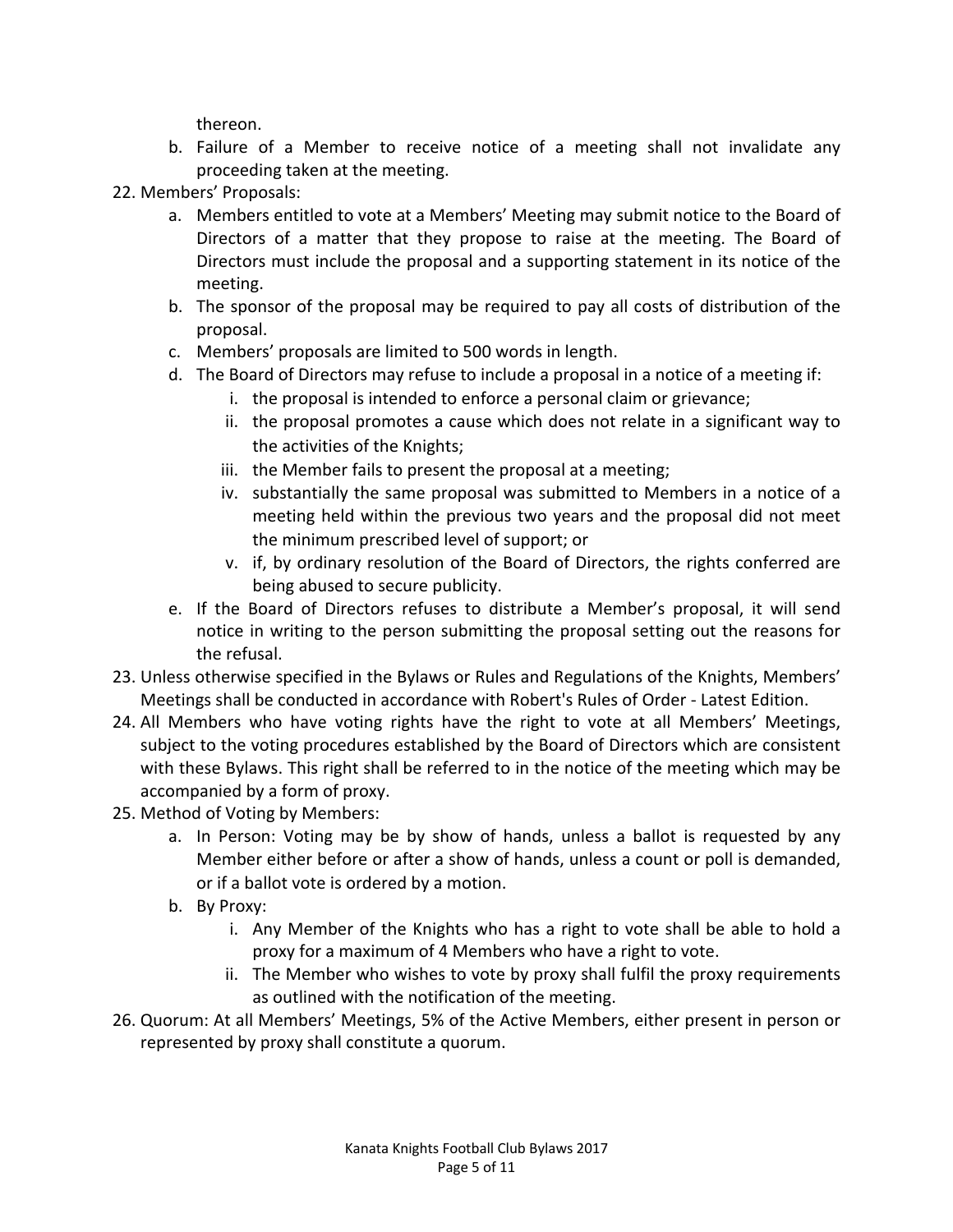## **Board of Directors Duties and Responsibilities**

- 27. There shall be a maximum of 7 Directors on the Board of the Knights who shall be elected or appointed in accordance with these Bylaws and the Rules and Regulations.
- 28. The Board of Directors shall supervise, control and direct the affairs and business of the Knights. The Board may adopt such Rules and Regulations as may be deemed advisable to carry out the purpose of these Bylaws and actively pursue the objects, mission and goals of the Knights.
- 29. The Board of Directors may establish standing and special committees and appoint the chair and members of such committees. The Board may remove the chair or other members of committees from office.
- 30. The Board shall establish provisions for the existence of an Alumni group and other such components of or relationships with the Knights as it deems necessary.
- 31. The Board may delegate to any committee or officer any or all power, duties and authority of the Board which may be lawfully delegated.
- 32. The Board shall be accountable to the Members.

## **Directors Term of Office**

- 33. Unless specified otherwise in these Bylaws, Directors shall be elected or appointed for a term of 3 years on a rotating basis. At each annual election, Directors shall be elected to fill the positions of those Directors whose term of office has expired and each Director so elected shall hold office for a term of 3 years or until their successors have been duly elected or appointed, whichever comes first.
- 34. If a vacancy occurs on the Board, any Director who is appointed or elected to fill such a vacancy shall be appointed or elected for the remainder of the term of the Director whose departure from the Board has created the vacancy. Retiring Directors shall be eligible for reelection to the Board if otherwise qualified and retiring Directors shall continue in office until their successors have been duly elected or appointed.
- 35. No Director who has served more than eight consecutive years on the Board (including years served in filling a vacancy and as an officer) shall be eligible for re-election until that person has ceased to be a Director for at least one year.

#### **Board Vacancies**

- 36. The office of a Director shall be vacated upon the occurrence of any of the following events:
	- a. if the Director becomes bankrupt or suspends payment of personal debts generally or compounds with creditors or makes an authorized assignment or is declared insolvent; or,
	- b. if the Director is found to be a mentally incompetent person or becomes of unsound mind; or,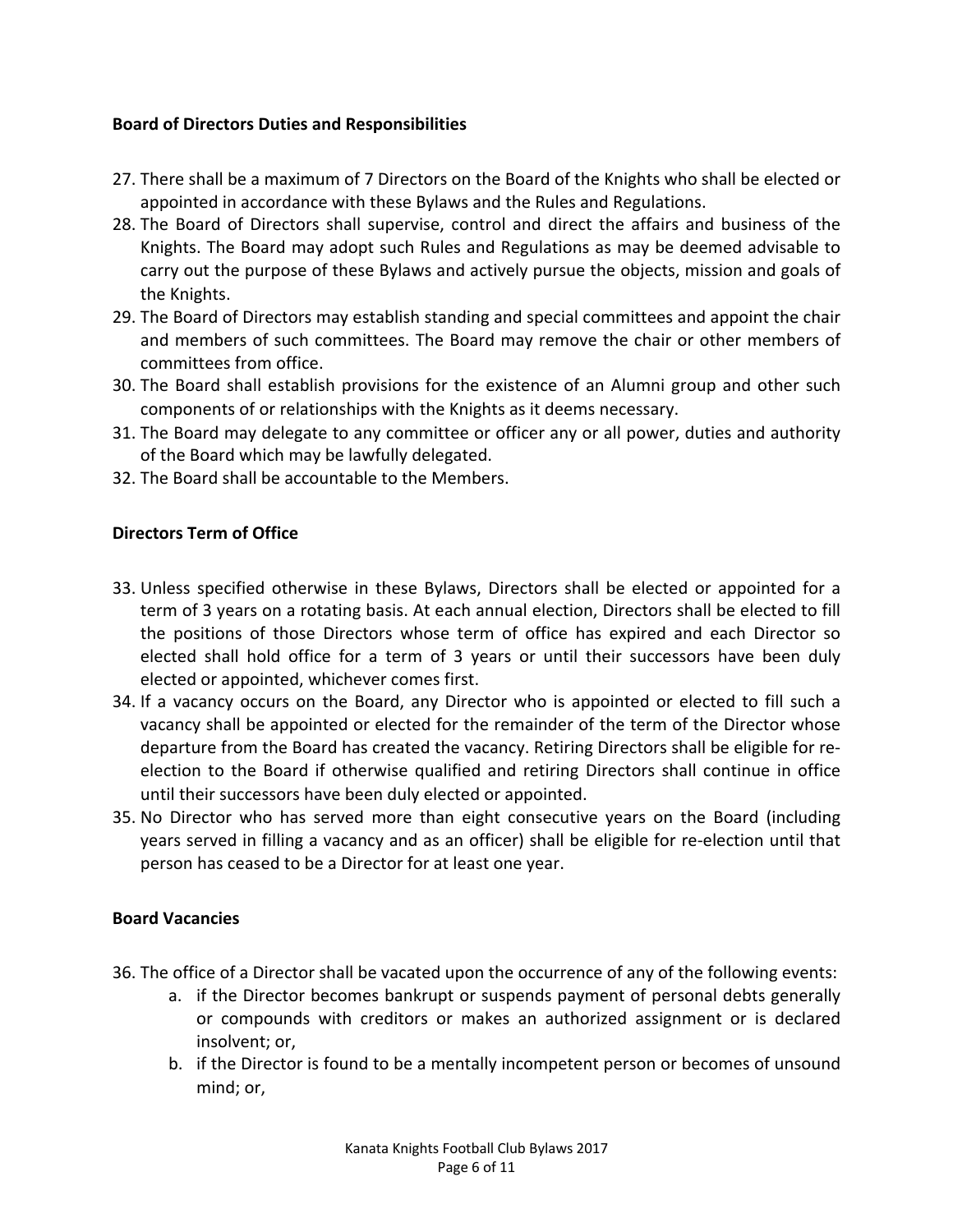- c. if by notice in writing to the Knights the Director resigns, which resignation shall be effective at the time it is received by the Knights or at the time specified in the notice, whichever is later; or,
- d. if the Director dies; or,
- e. if the Director is removed from office by the Members, in accordance with section 37 below.
- f. Subject to section 37, a vacancy or vacancies on the Board, however caused, may, so long as there is a quorum of Directors then in office, be filled by the Directors appointing a qualified person if the Directors shall see fit to do so; otherwise such vacancy shall be filled at the next annual election of Directors. If there is not a quorum of Directors, the remaining Directors shall forthwith proceed with an election of Directors under these Bylaws or call a meeting of Members to fill the vacancy or vacancies.
- 37. The members of a corporation may, by resolution at a special meeting, remove any Director or Directors from office.

## **Nomination, Election and Appointment of Directors**

- 38. Eligibility:
	- a. Directors must be individuals at least 18 years of age with power under law to contract.
	- b. Directors who are elected by the Members must be either:
		- i. Active Members; or
		- ii. The parent or legal guardian of an Active Member, including an Active Member who has reached the age of eighteen;
		- iii. A Volunteer Member.
- 39. Nomination & Acclamation:
	- a. A committee appointed by the Board shall be responsible for soliciting nominations of individuals who are qualified for the position of Director, and for preparing a slate for their election or appointment.
	- b. The closing date for receipt of nominations shall be established by the Board.
	- c. Where the number of nominations equals the number of positions available, election shall be by acclamation.
- 40. Election Procedures:
	- a. The number of Directors to be elected annually by the Members and the election process shall be determined by the Board in accordance with these Bylaws and with the voting methods established in these Bylaws and the Rules and Regulations and shall be communicated to the Members prior to the election.
	- b. An elections committee shall be appointed annually by the Board.
	- c. If the election is for more than one position, the method of voting shall be by majority vote, with the candidates receiving the most votes being declared elected. If the election is for one position and there are two candidates for that position, the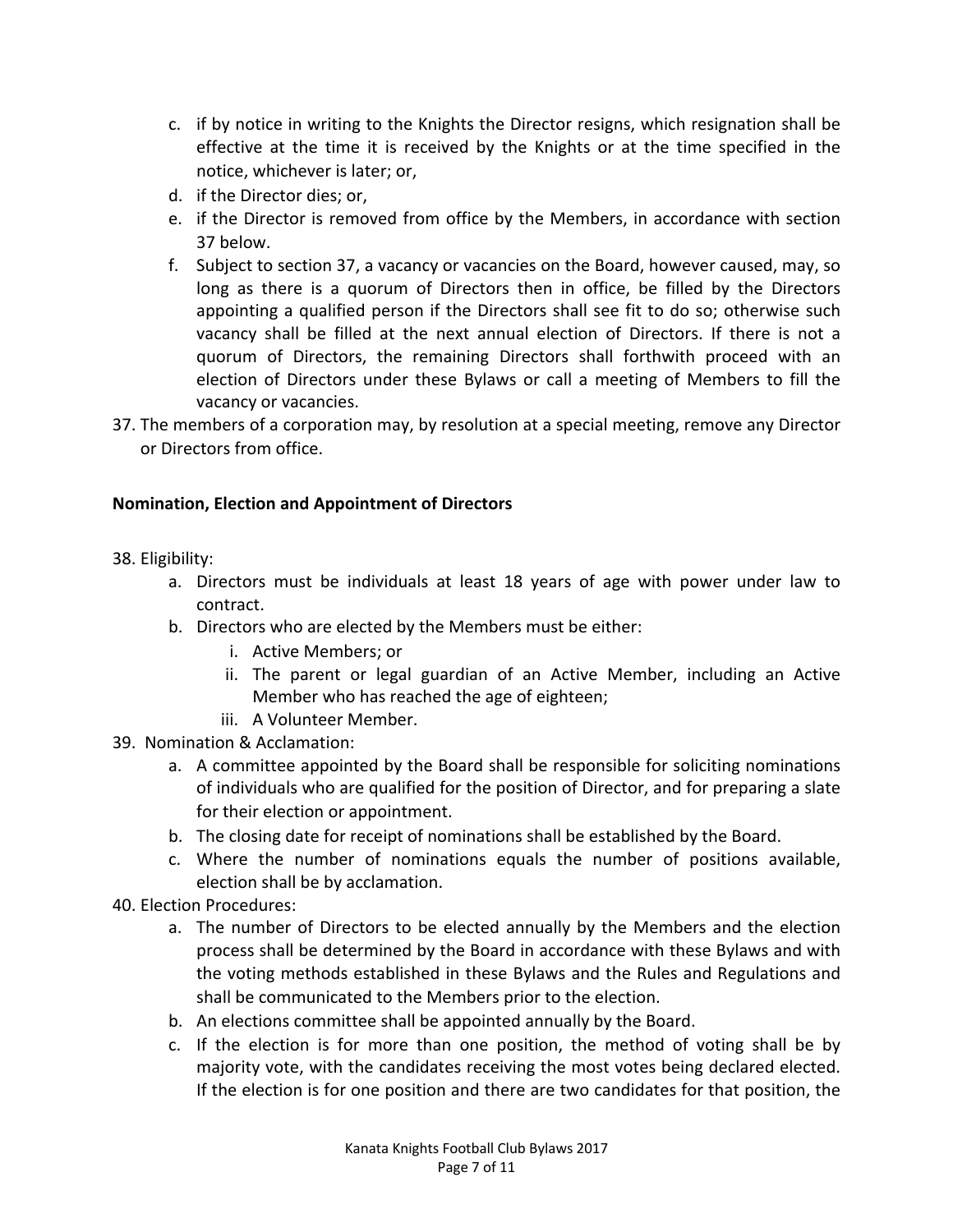method of voting shall be by majority vote, with the candidate receiving the most votes being declared elected. If the election is for only one position and there are more than two candidates for that position, the method of voting shall be by Preferential Ballot.

d. The election shall be conducted at the Annual General Meeting.

## **Officers**

- 41. The Board of Directors designates the offices of the Knights from amongst the sitting Directors, appoints Officers on an annual or more frequent basis, specifies their duties and delegates to such Officers the power to manage the affairs of the Association. A Director may be appointed to any office of the Knights.
- 42. The Officers of the Association shall be the President, the Secretary, the Treasurer, and the Director of Football Operations.

#### **Duties and Terms of Office**

- 43. President:
	- a. The term of office of President shall be 2 years.
	- b. The President shall be charged with the general supervision of the business and affairs of the Knights and shall fulfil the responsibilities of the position in accordance with these Bylaws, the Rules and Regulations and all relevant legislation.
	- c. The President shall chair all meetings of the Members and the Board of Directors.
	- d. The President shall be a signing officer of the Knights, authorized to contract and disburse funds with at least one other signing officer.
	- e. If the position of President becomes vacant, or if the President is temporarily incapacitated, this position shall be filled by the Director of Football Operations.
- 44. Secretary:
	- a. The Secretary shall be appointed by the Board of Directors every year.
	- b. The Secretary is responsible for club records, returns and meeting minutes. He/she shall generally assist the President in organizing the Board of Directors, and maintain a written record of decisions from each meeting.
	- c. The Secretary shall be a signing officer of the Knights, authorized to contract and disburse funds with at least one other signing officer.
	- d. If the position of Secretary becomes vacant, this position shall be filled by a Director of the Board.
- 45. Treasurer:
	- a. The Treasurer shall be appointed by the Board of Directors every year.
	- b. The Treasurer is responsible to receive Knights revenues, to maintain such Knights bank accounts as directed by the Board, and, where reasonably possible, to maintain regular and timely payment of Knights liabilities.
	- c. The Treasurer is required to maintain a proper and up-to-date set of books to record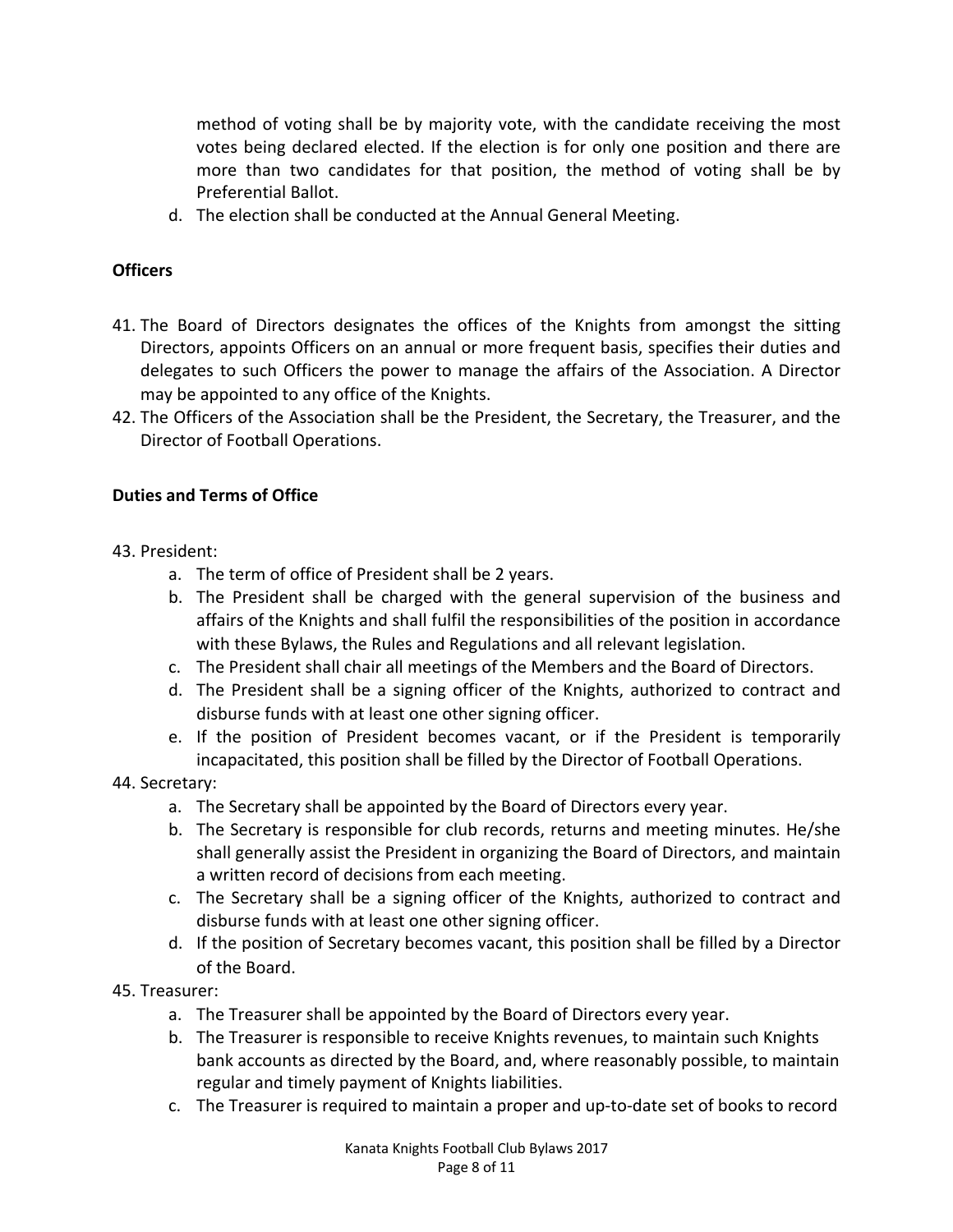all financial transactions.

- d. The Treasurer shall be a signing officer of the Knights, authorized to contract and disburse funds with at least one other signing officer.
- e. The Treasurer will provide a financial report at all Board meetings, and to the Annual General Meeting of members.
- f. The Treasurer will prepare a budget for ratification by the Board of Directors every year.
- g. If the position of Treasurer becomes vacant, this position shall be filled by a Director of the Board.
- 46. Director of Football Operations:
	- a. The Director of Football Operations is responsible to oversee and coordinate, in cooperation with the Board of Directors, all activities specifically related to football operations. This shall include but is not limited to:
		- i. Serving in cooperation with the President to ensure appropriate representation of the Knights within all affiliated leagues and associations;
		- ii. Registration fees and related activities;
		- iii. Coordination of coaches;
		- iv. On-field staff.
	- b. The Director of Football Operations shall undertake such duties as may be assigned by the Board of Directors from time-to-time.
	- c. If the position of Director of Football Operations becomes vacant, this position shall be filled by a Director of the Board.

## **Conduct of Business at Board Meetings**

- 47. The Board shall meet at least four times a year and shall meet in Kanata unless the Board resolves to meet elsewhere.
- 48. Notice of meetings shall be given at least 7 days in advance by telephone, facsimile or other electronic transmission, or at least 14 days in advance by mail. A Director may at any time waive notice of any meeting and may ratify any proceeding taken at a meeting.
- 49. All notices of meetings of Directors shall include an agenda identifying the matters to be considered at the meeting. With the consent of Directors, matters may be added to an agenda at a meeting and considered by the Directors, with the exception to an agenda prepared for a Special Meeting.
- 50. Failure of a Director to receive notice of a meeting shall not invalidate any proceeding taken at the meeting.
- 51. At the meetings of the Board a quorum shall be a majority of the Directors and shall include at least one officer.
- 52. If all the Directors consent generally, or in respect of a particular meeting, a Director may participate in a meeting of the Board by means of conference telephonic, electronic or other communication facilities which permit all persons participating in the meeting to communicate simultaneously and instantaneously. A Director participating in such a meeting by such means is deemed to be present at the meeting.
- 53. A written resolution of the Board, signed by all the Directors entitled to vote on that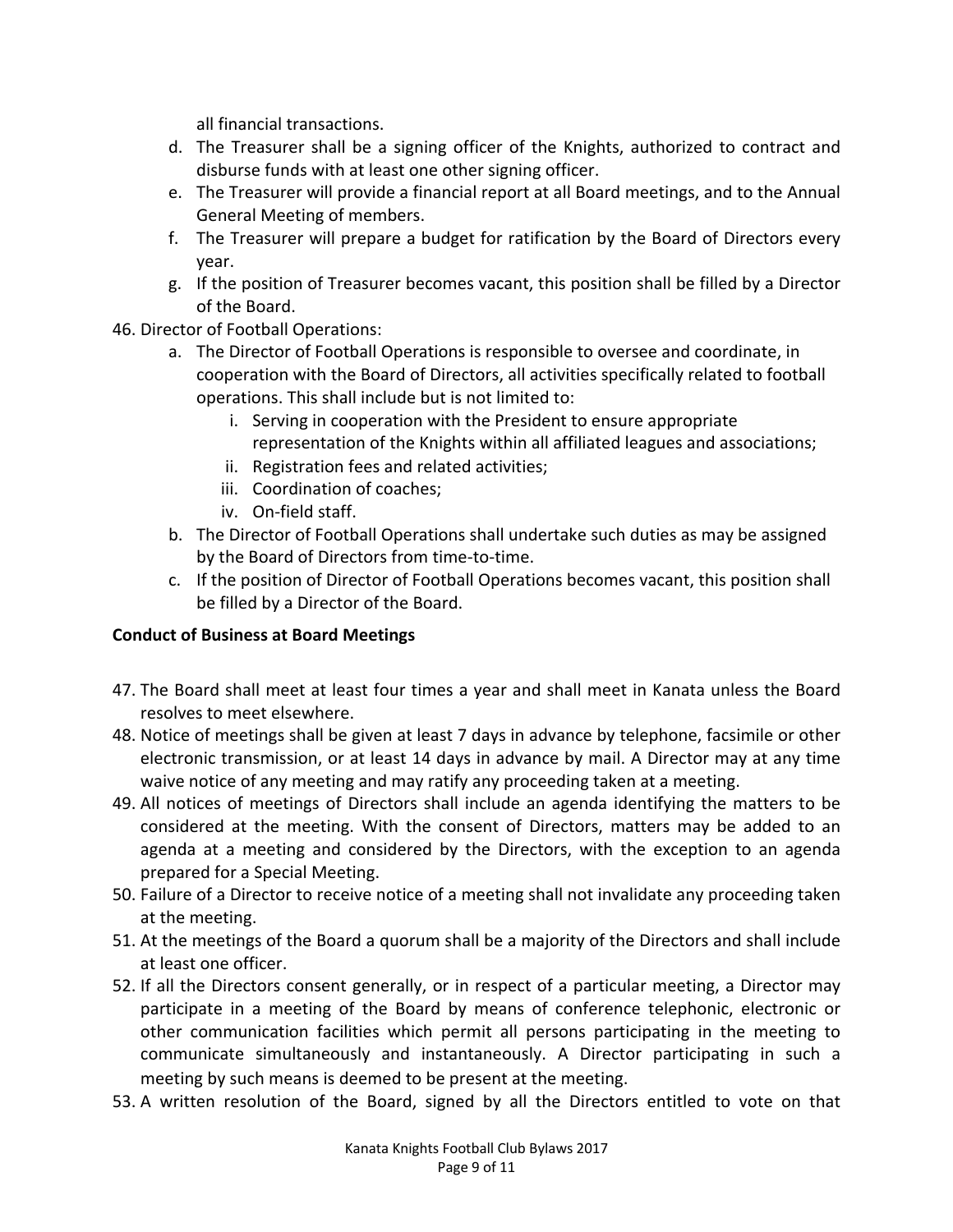resolution at a meeting of the Board, is as valid as if it had been passed at a meeting of the Board.

## **Administration and Finance**

- 54. Every Director, Officer, committee member or employee of the Knights, or other person who undertakes any liability on behalf of the Knights, shall from time to time and at all times be indemnified and saved harmless out of the funds of the Knights from and against:
	- a. all costs, charges and expenses which such person sustains or incurs in or about any action, suit or proceedings which is brought, commenced or prosecuted against such person for or in respect of any act, deed, matter or thing whatsoever, made, done or permitted by such person, in or about the execution of the duties of the person's office or in respect of any such liability;
	- b. all other costs charges and expenses which such person sustains or incurs in or about, or in relation to the affairs of the Association; except such costs, charges or expenses as are occasioned by such person's own willful neglect or default.
	- c. Section 54 is applicable providing the individual:
		- i. acted honestly, in good faith and in the best interests of the corporation; and,
		- ii. in a criminal or administrative case, had reasonable grounds to believe the conduct was lawful.
- 55. The Knights may purchase and maintain insurance for the benefit of any Director, officer, committee member, employee or other persons against such liabilities and in such amounts as the Board may from time-to-time determine.
- 56. Financial Disclosure:
	- a. Directors must approve and sign annual financial statements.
	- b. Directors must make the annual financial statements available to members in advance of, and, at the time of the AGM.
	- c. Annual financial statements will be mailed to Members on request.

## **Audit & Banking**

- 57. The auditor shall be appointed by a majority vote of the Members each year at the Annual General Meeting to audit the accounts of the Knights and to report on the accounts to the Members.
- 58. The audited financial statement of the Knights shall be presented to the Annual General Meeting.
- 59. The Board of Directors shall designate the banks, trust companies and registered dealers in securities with which the money and securities of the Knights shall be deposited.